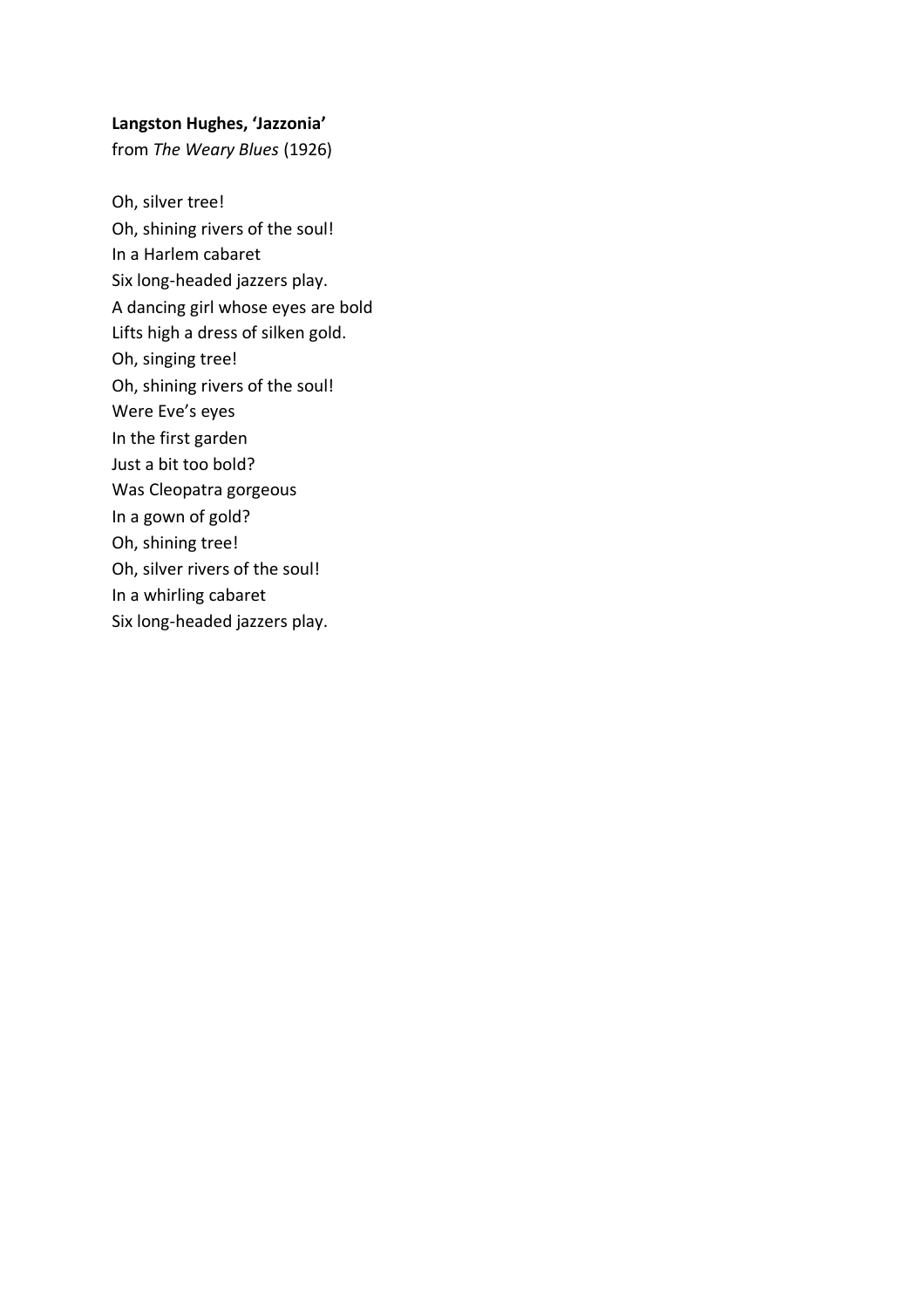# **Frederico García Lorca, 'Landscape'**

From *Poem of the Cante Jondo* (1931)

The field of olive trees opens and closes like a fan. Above the olive grove a sunken sky, and a cold dark rain of morning-stars. Half-light and rushes tremble at the river's edge. Grey air crinkles. The olive trees are freighted with cries. A flock of captive birds moves long long tails in the gloom.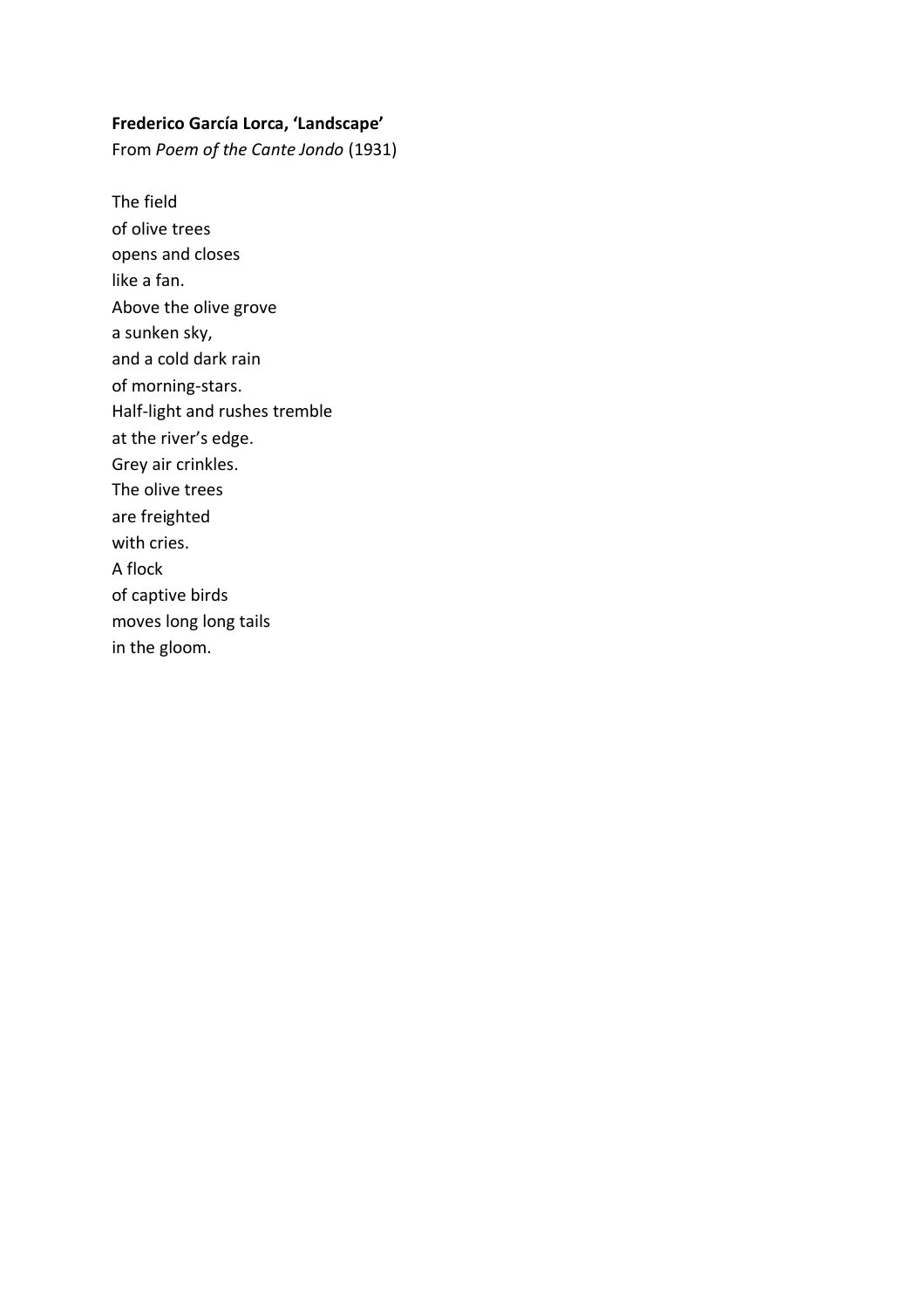# **Allen Ginsberg, 'Howl'**

(extract, 1955–1956)

- ah, Carl, while you are not safe I am not safe, and now you're really in the total animal soup of time—
- and who therefore ran through the icy streets obsessed with a sudden flash of the alchemy of the use of the ellipsis catalogue a variable measure and the vibrating plane,
- who dreamt and made incarnate gaps in Time & Space through images juxtaposed, and trapped the archangel of the soul between 2 visual images and joined the elemental verbs and set the noun and dash of consciousness together jumping with sensation of Pater Omnipotens Aeterna Deus
- to recreate the syntax and measure of poor human prose and stand before you speechless and intelligent and shaking with shame, rejected yet confessing out the soul to conform to the rhythm of thought in his naked and endless head,
- the madman bum and angel beat in Time, unknown, yet putting down here what might be left to say in time come after death,
- and rose reincarnate in the ghostly clothes of jazz in the goldhorn shadow of the band and blew the suffering of America's naked mind for love into an eli eli lamma lamma sabacthani saxophone cry that shivered the cities down to the last radio
- with the absolute heart of the poem of life butchered out of their own bodies good to eat a thousand years.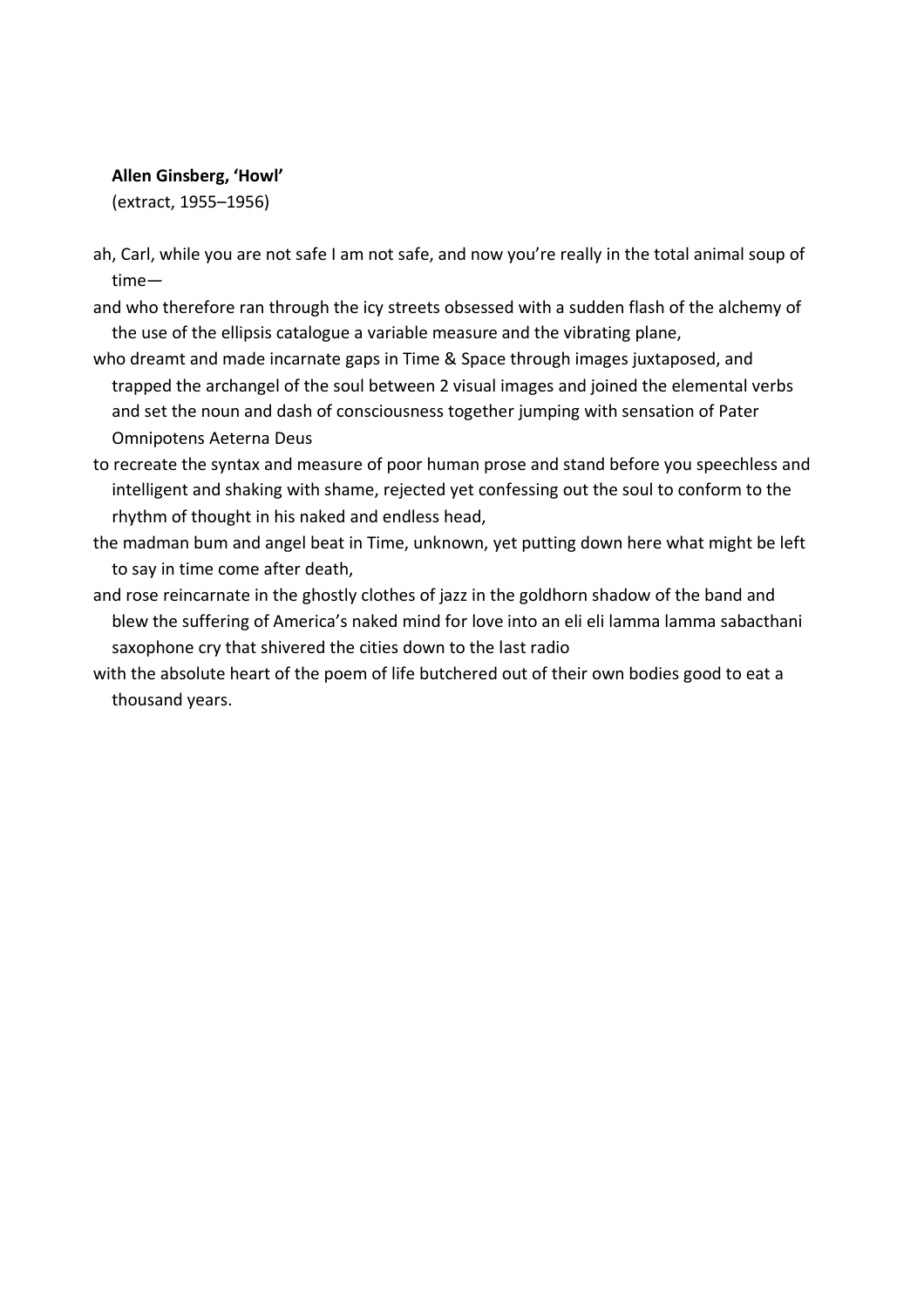### **Gwendolyn Brooks, 'We Real Cool'**

from *Selected Poems* (1963)

THE POOL PLAYERS. SEVEN AT THE GOLDEN SHOVEL.

We real cool. We Left school. We

Lurk Late. We Strike straight. We

Sing sin. We Thin gin. We

Jazz June. We Die soon.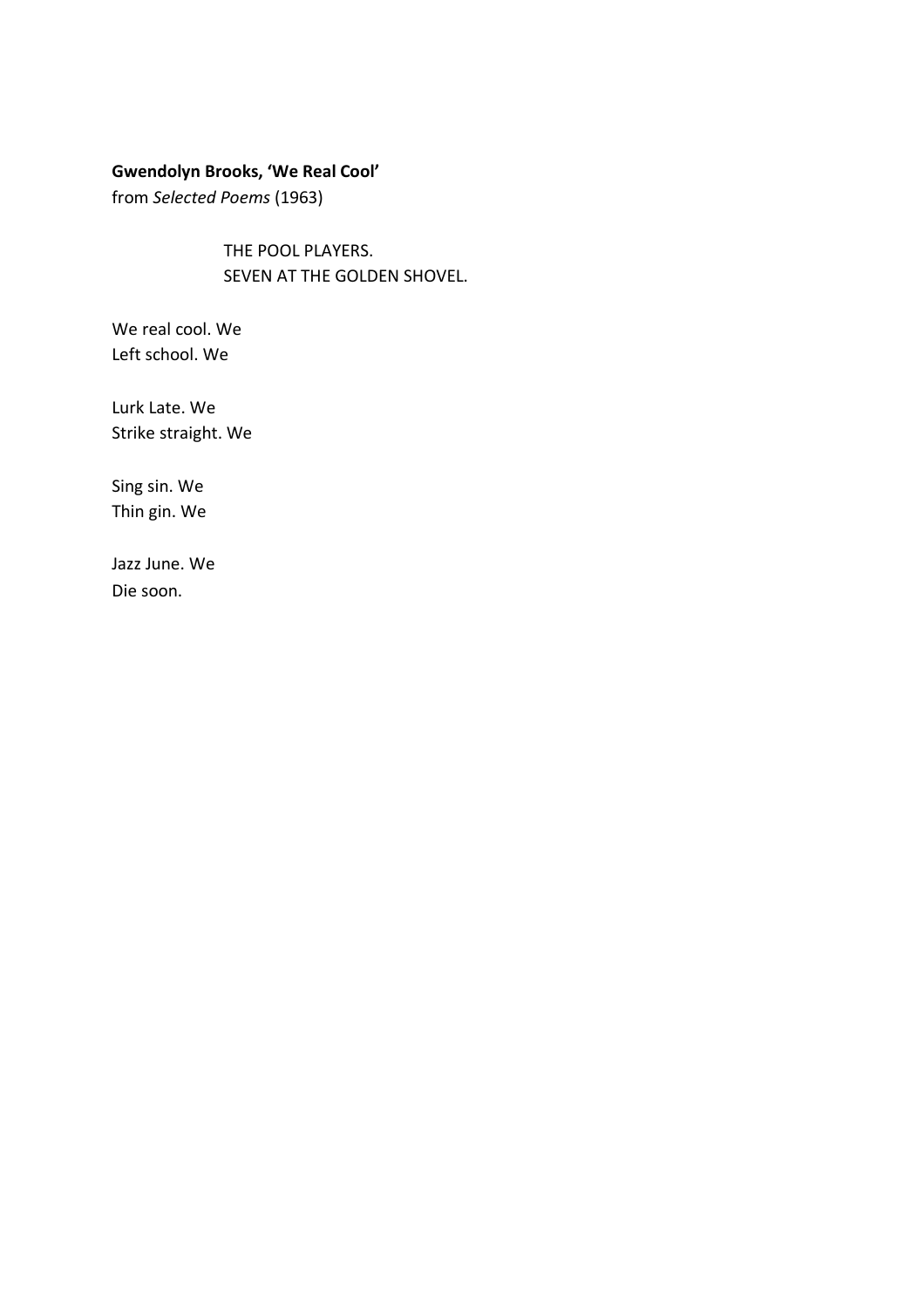# **Amiri Baraka, 'Legacy'**

From *Black Magic* (1969)

### *(For Blues People)*

In the south, sleeping against the drugstore, growling under the trucks and stoves, stumbling through and over the cluttered eyes of early mysterious night. Frowning drunk waving moving a hand or lash. Dancing kneeling reaching out, letting a hand rest in shadows. Squatting to drink or pee. Stretching to climb pulling themselves onto horses near where there was sea (the old songs lead you to believe). Riding out from this town, to another, where it is also black. Down a road where people are asleep. Towards the moon or the shadows of houses. Towards the songs' pretended sea.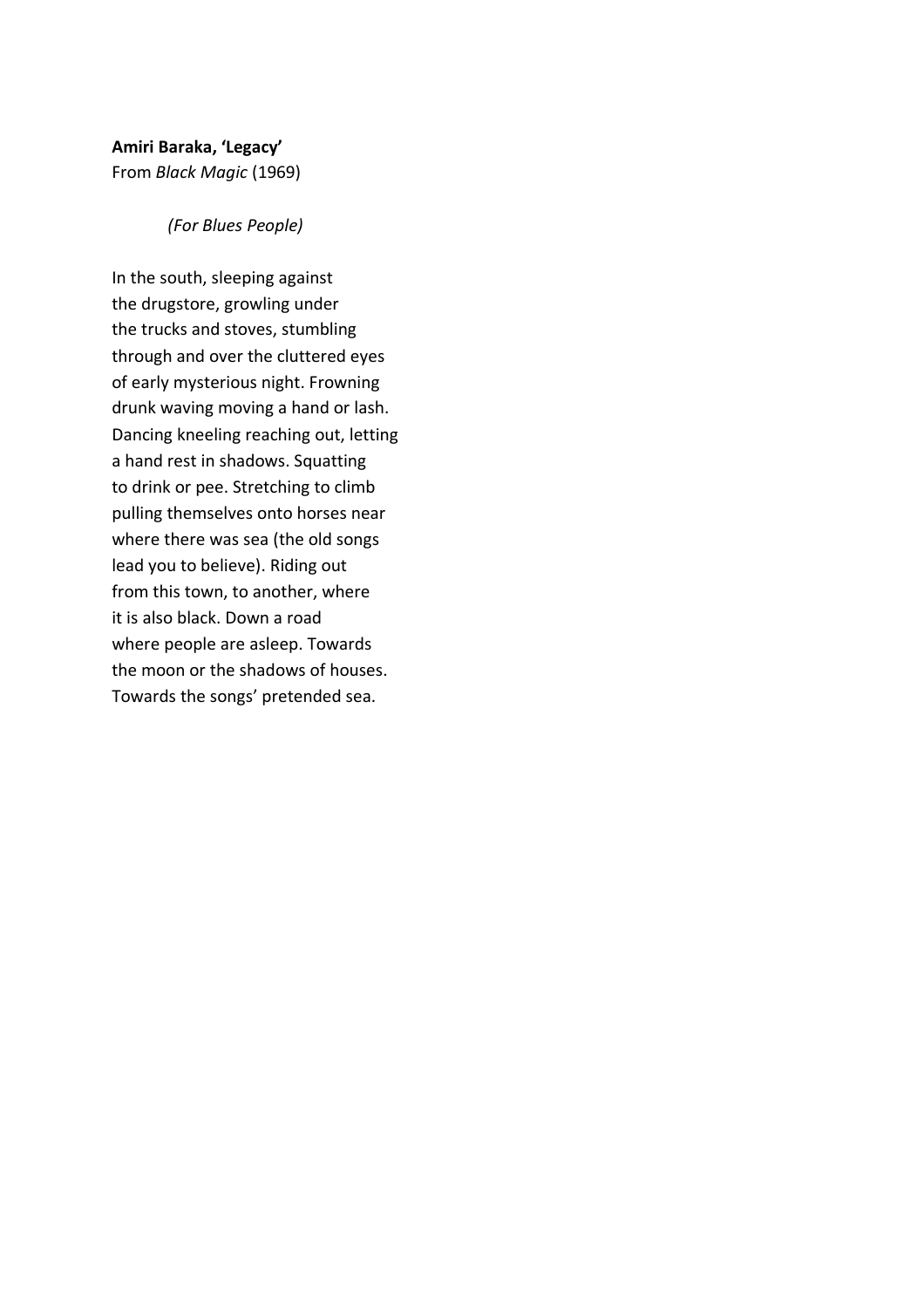#### **Toi Derricotte, 'Blackbottom'**

From *Captivity* (1990)

When relatives came from out of town, we would drive down to Blackbottom, drive slowly down the congested main streets -- Beubian and Hastings - trapped in the mesh of Saturday night. Freshly escaped, black middle class, we snickered, and were proud; the louder the streets, the prouder. We laughed at the bright clothes of a prostitute, a man sitting on a curb with a bottle in his hand. We smelled barbecue cooking in dented washtubs, and our mouths watered. As much as we wanted it we couldn't take the chance.

Rhythm and blues came from the windows, the throaty voice of a woman lost in the bass, in the drums, in the dirty down and out, the grind.

'I love to see a funeral, then I know it ain't mine.'

We rolled our windows down so that the waves rolled over us like blood.

We hoped to pass invisibly, knowing on Monday we would return safely to our jobs, the post office and classroom.

We wanted our sufferings to be offered up as tender meat, and our triumphs to be belted out in raucous song.

We had lost our voice in the suburbs, in Conant Gardens,

 where each brick house delineated a fence of silence; we had lost the right to sing in the street and damn creation.

We returned to wash our hands of them, to smell them whose very existence tore us down to the human.